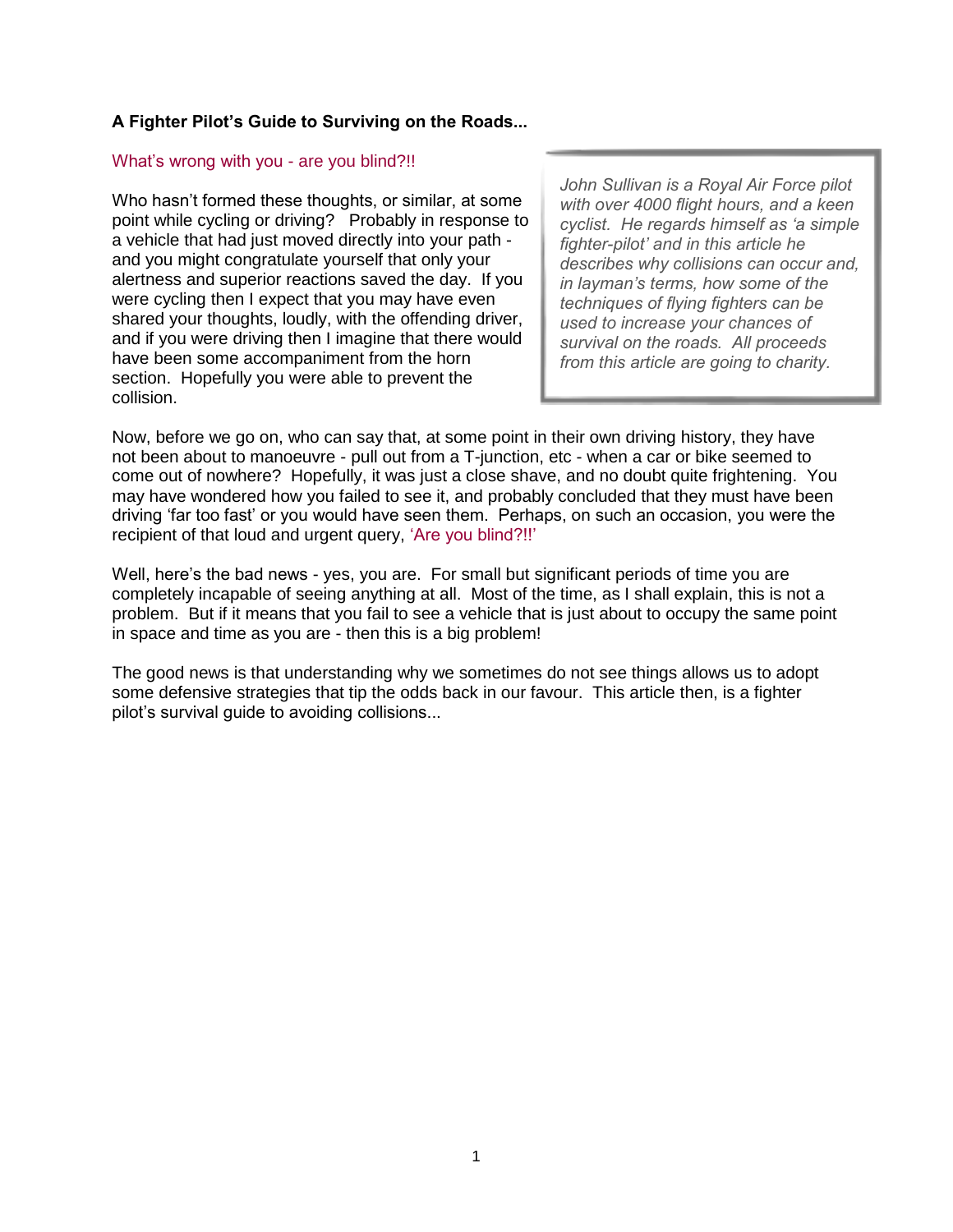

*Fighter pilots have to cope with closing speeds of over 1000 mph, and they don't always get it right! But crashes are always analysed carefully to learn the lessons that might prevent future accidents. This article reveals the hard-won techniques that fighter pilots are trained to use.*

First some background. We all inhabit bodies that have evolved over hundreds of thousands of years to our environment. We are highly adaptable, omnivorous creatures, which is why we have prevailed when other species, those suited to specific environments, habitats or diets, have not. We learned how to grow crops but we started off as hunter/gatherers - we have eyes in the front of our heads which gives us binocular vision for judging distance to prey, or threats.

Our eyes, and the way that our brain processes the images that they receive, are very well suited to creeping up on unsuspecting antelopes. We are even pretty good at spotting sabretoothed tigers creeping up on us! We are, however, rubbish at spotting vehicles that hurtle towards us at high speed.

Let me explain why...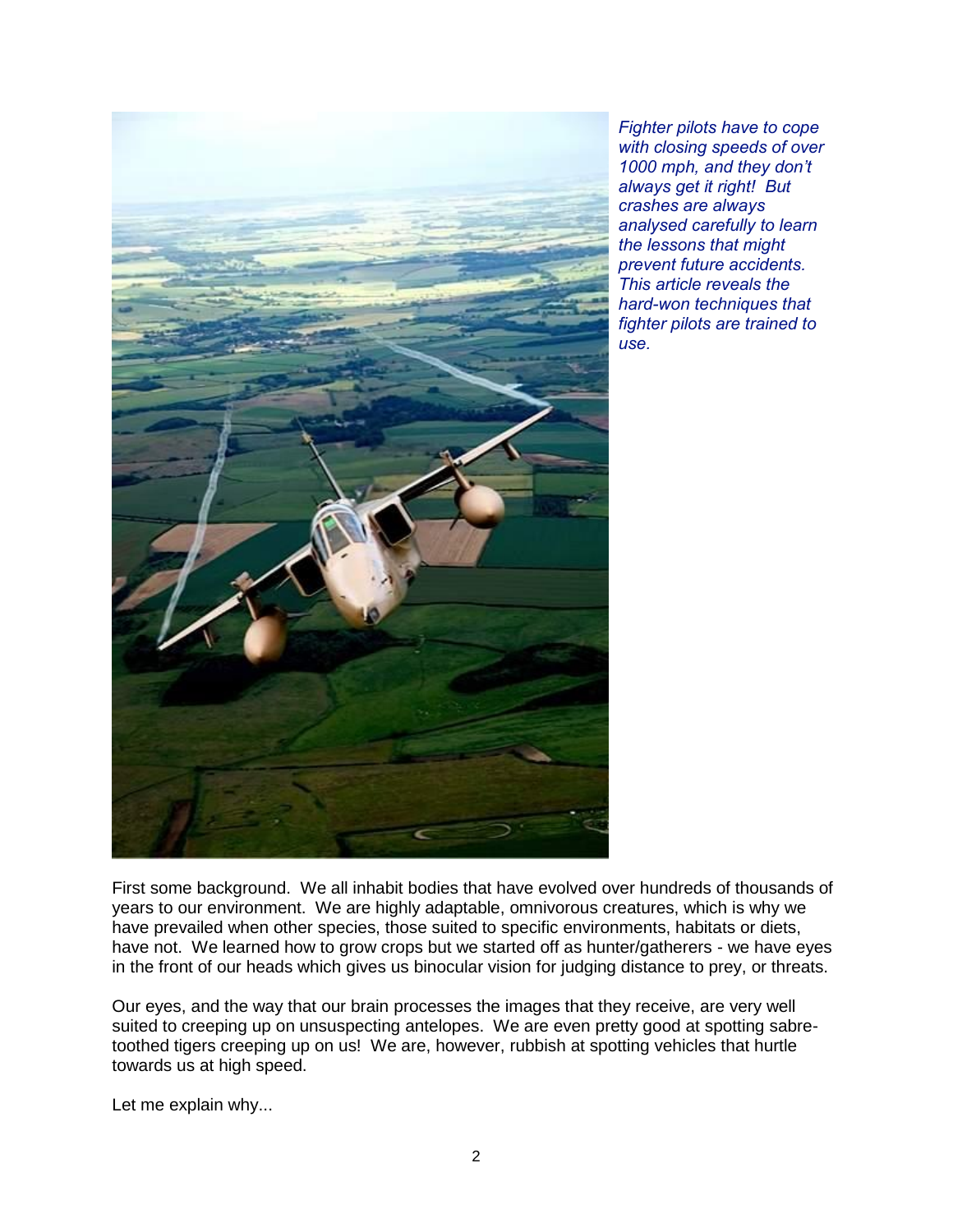Light enters our eyes and falls upon the retina, whereupon it is converted into electrical impulses that the brain perceives as images. Clever stuff. Only a small part of the retina, in the centre and called the fovea, can generate a high-resolution image. This is why we need to look directly at something, by moving our eyes, to see detail. The rest of the retina contributes to our visual experience by adding the peripheral detail - hence peripheral vision. Peripheral vision cannot resolve detail, which prevents the brain from being overloaded with too much information, but it is very good at detecting movement. Any movement, such as the twitch of an antelope's ears or the swish of a tiger's tail, immediately alerts us to something of interest which we can then bring our high-resolution fovea to bear upon. And our eyes move fast, really fast no doubt spurred on by the motivation to see the slavering chops of our sabre-toothed friend in glorious techni-colour detail with enough time to do something about it.

#### So what?

Well, first, it is an unfortunate fact that if you are going to collide with another moving object, and assuming that you are both traveling in a straight line, then there is no *apparent* movement between the occupant of either vehicle. That is, to the driver of each vehicle, the other will remain in exactly the same position in the windscreen up to the point of impact. There is no *relative* movement - so our peripheral vision is not suited to detecting it. For completeness, this does not mean that you cannot hit a vehicle that is turning, but as the other vehicle adopts a path that will lead to collision then it will cease to move *relative* to you - it will become stationary in your windscreen.



*Whether they are on the road or in the air, vehicles traveling at a constant speed will stay in the same position relative to each other as they approach a point of collision.*

*In the illustration left, a car is approaching a cross-roads but it is on a collision course with a motorcycle approaching from the right. The car is going faster, and so at any one point in time it is further from the collision point - but they will get there at the same time!*

*To the driver of the car, the motorcycle is about 30º right, or in his 1 o'clock, and the motorbike will stay in exactly that same relative position in the windscreen until impact.*

*To the motorcyclist, the car is 90º left, or in her 9 o'clock, and it will also remain in exactly that relative position until impact.*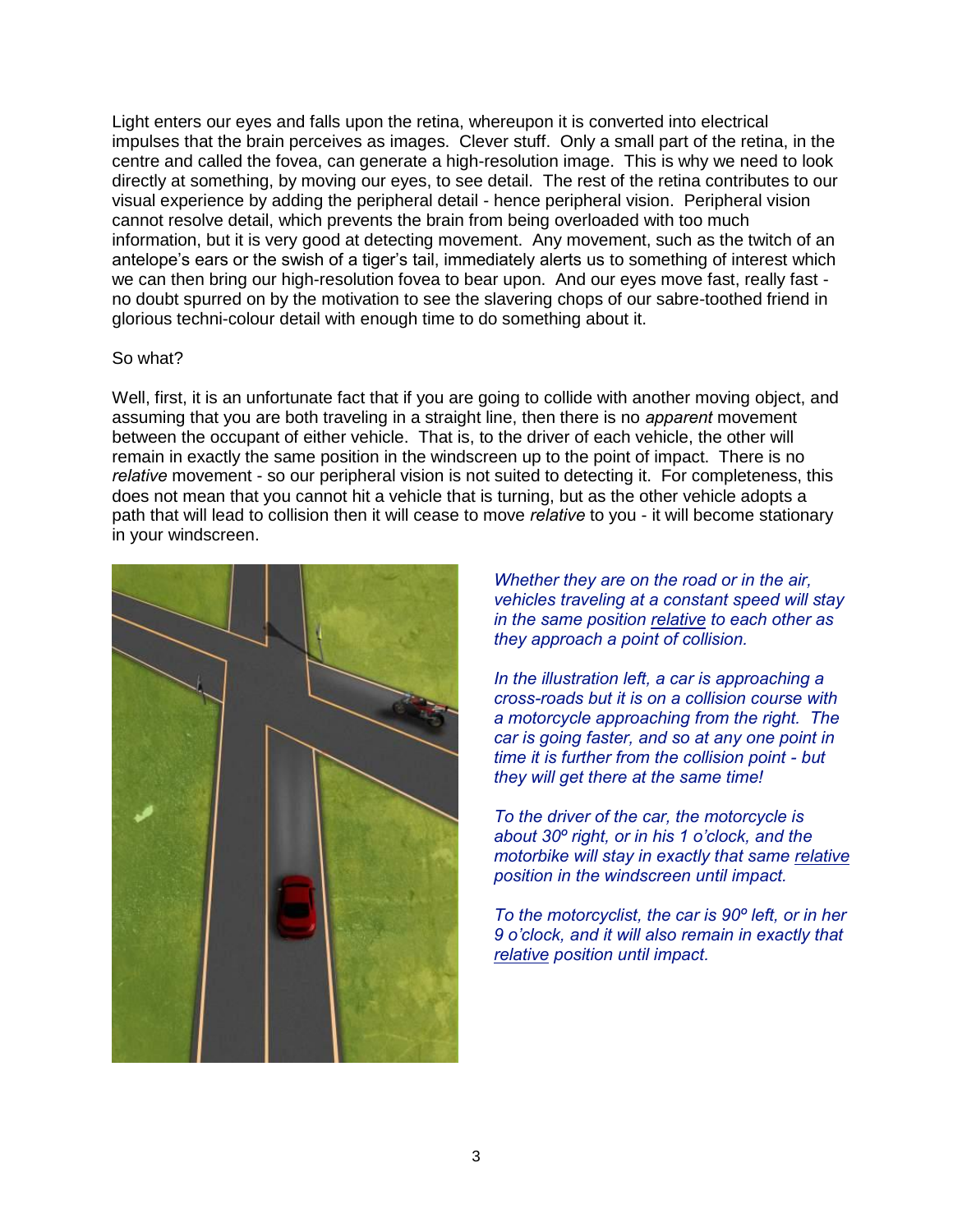Remember, our peripheral vision is not good with detail - in fact, just 20º away from your sightline your visual acuity is about one tenth of what it is at the centre. Not convinced? Well, the standard eyesight requirement for driving in the UK is to read a car number plate at 20m. Go outside, now, and stand just 10m from a car, look just one car's width to one side, and try and read the number plate - *without* moving where your eyes are looking! Try again from 5m. Clinically, you are blind in your peripheral vision.

That's not to say that we cannot see something in our peripheral vision - of course we can. As you approach a roundabout you would be hard pressed not to see a dirty great articulated lorry bearing down upon you, even out of the corner of your eye - obviously, the bigger the object, the more likely we are to see it. But would you see a motorbike, or a cyclist?

To have a good chance of seeing an object on a collision course, we need to move our eyes, and probably head, to bring the object into the centre of our vision - so that we can use our highresolution foveal vision to resolve the detail.

Now for the really interesting part. When we move our head and eyes to scan a scene, our eyes are incapable of moving smoothly across that scene and seeing everything. This makes perfect sense, just like trying to take a picture without holding the camera still, the image would be blurred. So, our clever brain overcomes this by moving our eyes (really fast, remember) in a series of jumps (called saccades) with very short pauses (called fixations), and it is only during the pauses that an image is processed. Our brains fill in the gaps with a combination of peripheral vision and an assumption that what is in the gaps must be the same as what you see during the pauses. This might sound crazy, but your brain actually blocks the image that is being received while your eyes are moving, which is why you do not see the sort of blurred image that you see when you look sideways out of a train window.



*Unless you are tracking a moving object, such as an antelope, then the human eyes are incapable of moving smoothly across a scene; they jump and pause occasionally to take a 'snapshot' of the scene.*

Definitely not convinced? Okay, go to a mirror, now, and look repeatedly from your right eye to your left eye. Can you see your eyes moving? You cannot. Now have a friend or partner do the same thing while you watch them. You will see their eyes moving quite markedly. You couldn't see your own eyes move because your brain shuts down the image for the instant that your eyes are moving. Experiments have shown that it is impossible to see even a flash of light if it occurs within a saccade.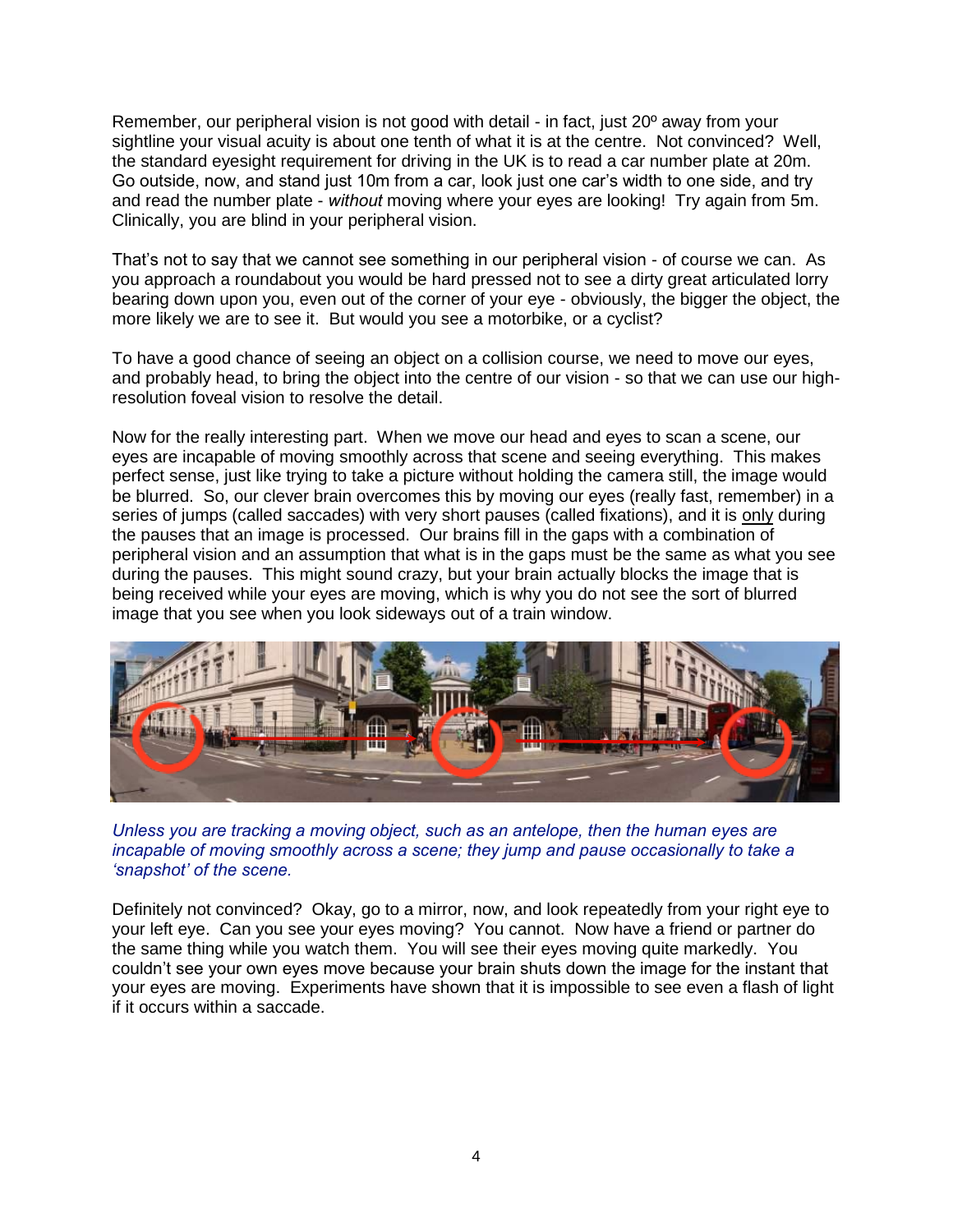The saccade/fixation mechanism has always served us rather well, and means that we can creep up on antelopes without being overloaded by unnecessary detail and a lot of useless, blurred images.

But it does present us with some shortcomings now that we routinely climb into metal boxes and hurtle towards each other. Our eyes and brains are just not designed for this - our world has changed far faster than our bodies can adapt.

### So what?

If you get to a junction and move your head right and left to look for oncoming traffic, you need to understand that you cannot guarantee that you have seen approaching traffic. It is entirely possible for our eyes to 'jump over' an oncoming vehicle during one of the saccades. The smaller (and specifically, the narrower) the vehicle, the greater the chance that it could fall within a saccade. You are not being inattentive, you are physically incapable of seeing anything during a saccade. Remember the 'Think Bike!' adverts, where a driver pulls out into the path of a motorcycle? I am convinced that it is the phenomena of saccades and fixations that is *most likely* to lead to this sort of accident.



*Motorbikes and cycles, being narrow, are more likely to fall within a saccade. This image represents a driver looking quickly left, and the approaching motorcyclist falls within a saccade and is never seen in high resolution simulated by the toning down in this image.*

It gets worse. The faster you move your head, the larger the jumps, or saccades, and the shorter the pauses, or fixations. So you are more likely to jump over an oncoming vehicle and less likely to detect any movement in your peripheral vision (because there is even less time available for slight, relative movement to become apparent).

It gets even worse. Not only can we not see though solid objects (well, opaque objects, to be more accurate) but research has shown that we tend not to look near to the edges of a framed scene. In plain language, we tend not to look at the edges of a windscreen. So not only do the door pillars of a car represent a physical blindspot, but our eyes tend not to fixate near to it, leading to an even bigger jump, or saccade, past a door pillar. This is called windscreen zoning.

One further point of interest, our ears usually contribute to the process of building up a picture of our surroundings too - the snap of a twig from an unwary paw is another prompt for us to direct our vision towards something of interest. But in our metal cocoons, with the radio or mp3 playing, this is yet another cue that we are denied.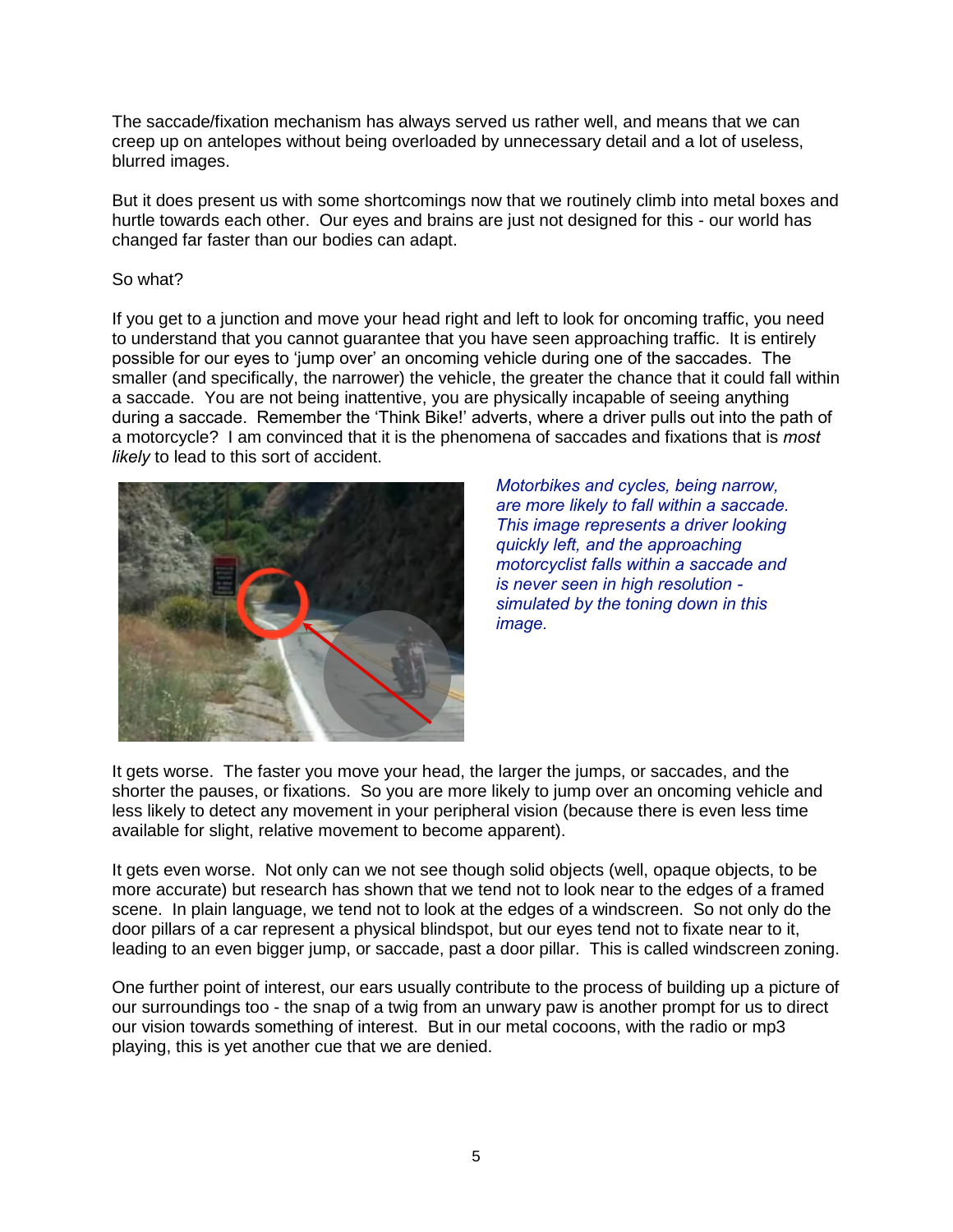So, consider this scenario - you approach a big roundabout or junction, looking ahead at the junction of course, and the road seems to be empty. As you get closer, you look right and left as a prudent, final check. You see no other vehicles and proceed through the junction. Suddenly, and it's your lucky day, there is an indignant blast of horn and a car flashes across in front of you, missing you by inches and leaving you thoroughly shocked, and confused. Sound familiar?

So what happened? On the approach you did not see that another car was on a perfect collision course, with no relative movement for your peripheral vision to detect - possibly compounded by being behind the door pillar. Lulled into a false sense of security you looked quickly right and left, to avoid holding up the traffic behind you, and your eyes jumped cleanly over the approaching vehicle, especially as it was still close to the door pillar in the windscreen. The rest of the road was empty, and this was the scene that your brain used to fill in the gaps! Scary, huh?

You were not being inattentive - but you were being ineffective.

Just when you thought it couldn't get any worse, there is also the phenomenon of *'expectation'*  and your brain is less likely to recognise something that you are not expecting to see. This now enters territory that pilots prefer to leave to a scary breed of creature called the aviation psychologist but suffice it to say that if you *think* the road is empty, you are less likely to register that a vehicle is actually present.

So what can we do about it? Well, quite a lot actually, as forewarned is forearmed.

### **Drivers:**

Always slow down as you approach a roundabout or junction, even if only by 20 mph or so, and even if the road seems empty. Changing your speed will immediately generate relative movement against a vehicle that was otherwise on a collision course - not only are you then more likely to see it, but you are no longer on a collision course!

Never just glance right and left - this leaves it entirely to chance whether you see an approaching vehicle or not - and if you glance quickly, the odds decrease markedly.

Always look right and left methodically, deliberately focusing on at least 3 different spots along the road to the right and 3 to the left - *search* close, middle-distance and far. With practice, this can still be accomplished quickly, and each pause is only for a fraction of a second, but this means that you are now overriding the natural limitations of the eye and brain. Fighter pilots call this a 'lookout scan' and it is vital to their survival.

Always look right and left at least twice. Not only does this immediately double your chance of seeing a vehicle, but if you repeat the same scan as you did the first time (which, when it becomes a well-practiced habit, you almost certainly will) then an approaching vehicle will have moved to a different part of the windscreen by the time you look the second time and is less likely to be masked by a saccade. Just note that this will not work if you charge into a junction at a constant speed because any vehicle on a collision course will stay in the same position in the windscreen - if you miss it the first time, you will probably miss it the second time too!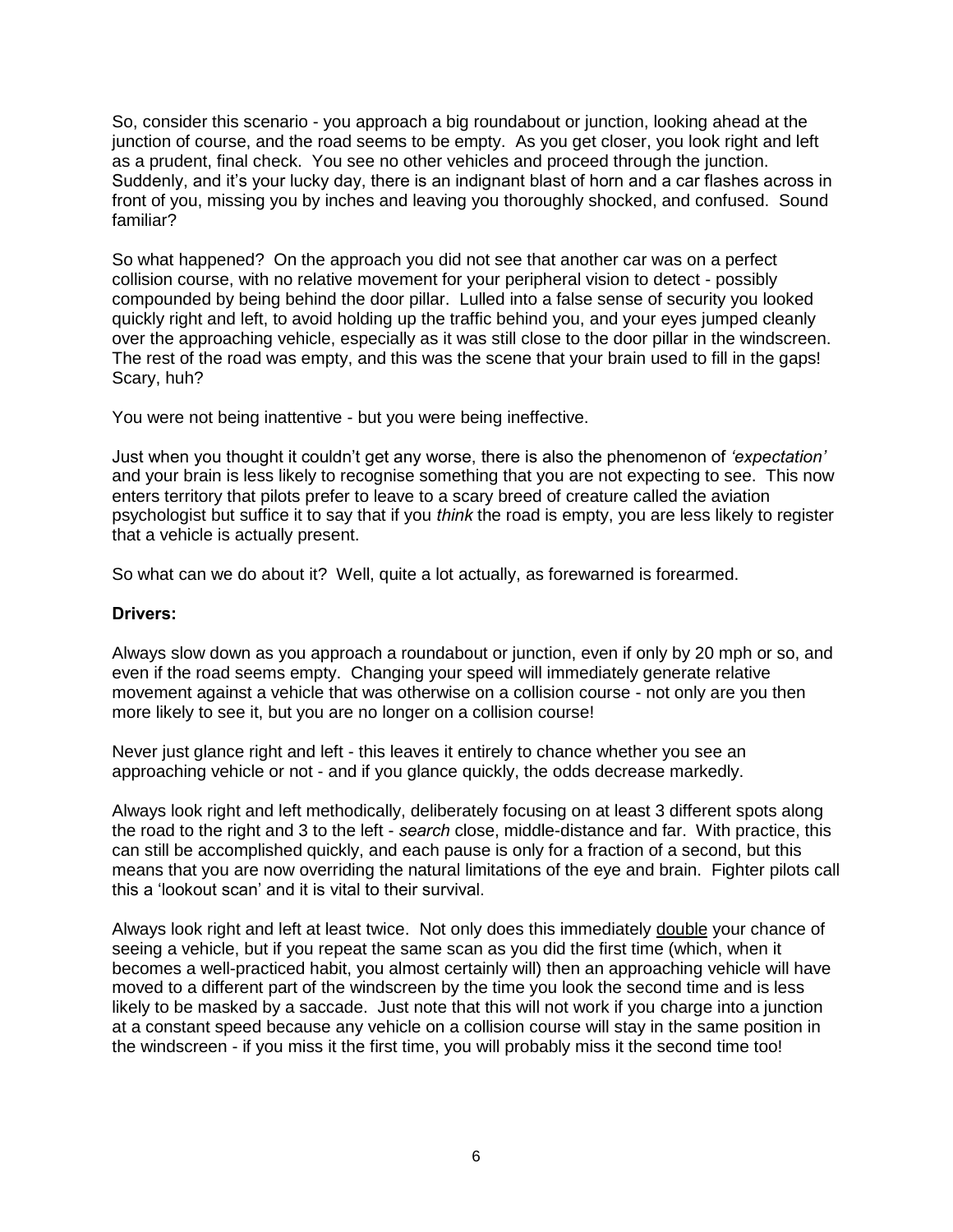Make a point of looking next to the windscreen pillars. Better still, lean forward slightly as you look right and left so that you are looking around the door pillars. Be aware that the pillar nearest to you blocks more of your vision. Fighter pilots say *'Move your head - or you're dead'*.

Clear your flight path! When you change lanes, especially into a slower lane, you should, of course, check your mirrors, and will have undoubtedly been watching the road ahead of you, naturally. Your last check must be to look directly at the spot into which you are going to manoeuvre, otherwise you could easily have missed a slower motorbike or cyclist in that lane, one that was only in your peripheral vision as you looked ahead, and over which you 'jumped' as you looked over your shoulder or checked your wing mirror.

Drive with your lights on. Aviation research shows that contrast is the single most important factor in determining the likelihood of acquiring an object visually - this is why military aircraft camouflage is designed to tone down their contrast. On the ground, dark coloured vehicles or clothing will result in reduced contrast against most usual backgrounds, and this is why highvisibility clothing (for pedestrians, cyclists and motorcyclists) and/or bright lights are so important, in the daytime as well as at night.

While it is generally understood that a low sun can make it difficult to see, it is probably not generally understood why: driving into sun reduces contrast, especially when vehicles and pedestrians fall into the shadow of larger, up-sun objects. You must beware that even large vehicles, and especially motorbikes, cyclists and pedestrians, can become completely impossible to see under these circumstances, and you must moderate your driving accordingly. This is why fighter pilots attack from *out of the sun*!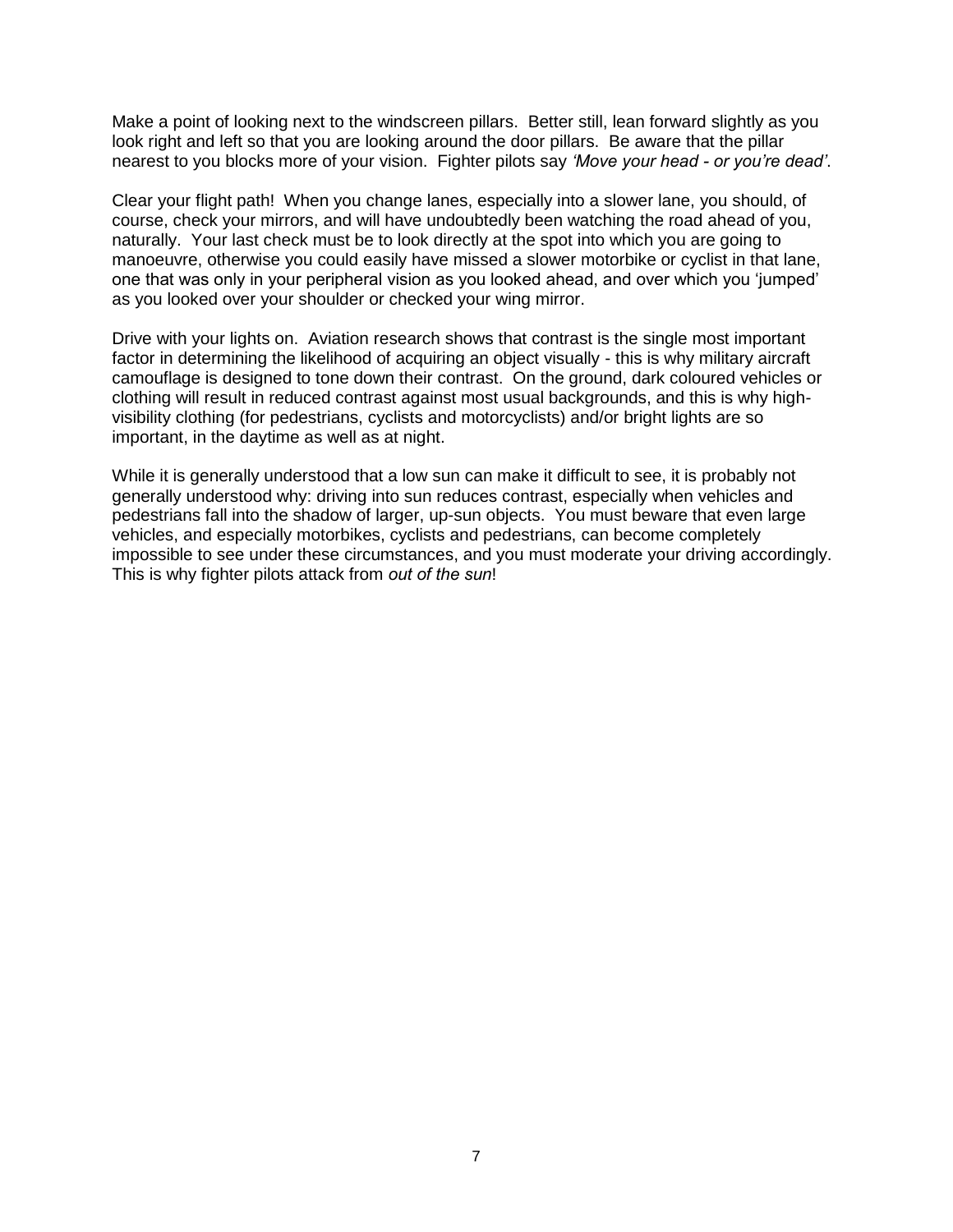

*This image is taken on an overcast day – what photographers might call a 'low-contrast day'. However, the vehicles in this scene can all be seen easily, and the light coloured top of the scooter rider provides reasonable contrast against the generally darker background. Note that the headlight is especially effective.*



*This image captures almost the exact same scene, but on a clear day with a low sun. Note how the contrast is much poorer, making it difficult to see the details of anything into sun. Vehicle lights provide the best defence, so turn them on - remember that the additional load on the engine, in running the alternator as it powers the headlamps, is completely insignificant as compared to the cost of an accident repair!*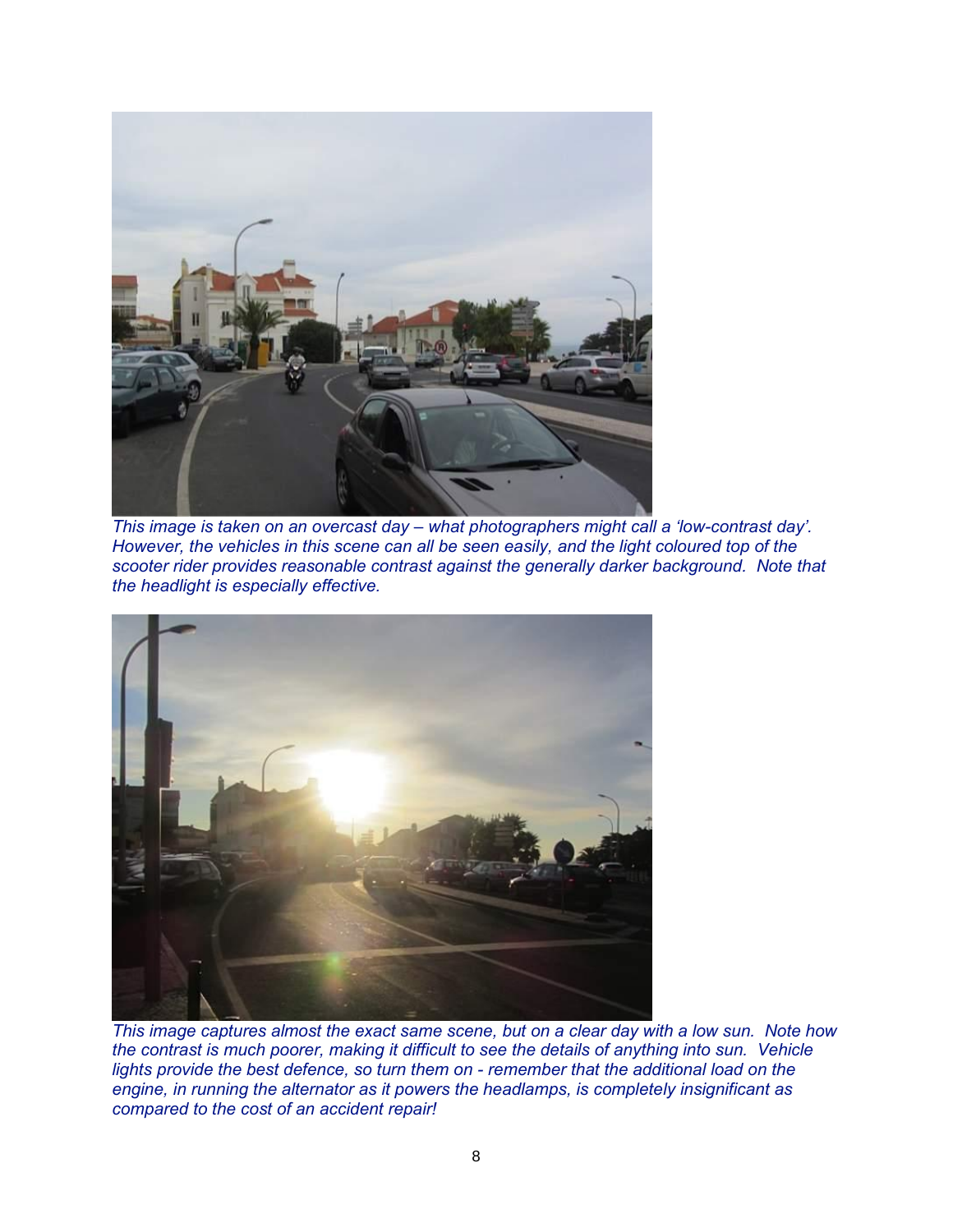

*When objects fall into the shadow of 'up-sun' objects they are especially hard to see – did you see the moped coming towards you in the preceding picture, even with its light on?*

Keep your windscreen clean! Seeing other vehicles can be difficult enough, without tipping the odds against you by having to look through a dirty windscreen. You never see a fighter jet with a dirty canopy.

And finally, don't be a clown - if you are looking at your mobile telephone then you are incapable of seeing much else. Not only are you probably looking down into your lap, but your eyes are focused at less then one metre and every object at distance will be out of focus. Even when you look up and out, it takes a fraction of a second for your eyes to adjust - this is time you may not have.

## **Motorcyclists and cyclists:**

Recognise that you are especially at risk - not only are you more vulnerable but the narrow profile of a motorbike or cycle makes it far more likely that you can fall into a saccade. So tip the odds in your favour - always wear high-contrast clothing and use lights. Flashing LEDs (front and rear) are especially effective for cyclists as they create contrast and the on-off flashing attracts the peripheral vision in the same manner that movement does.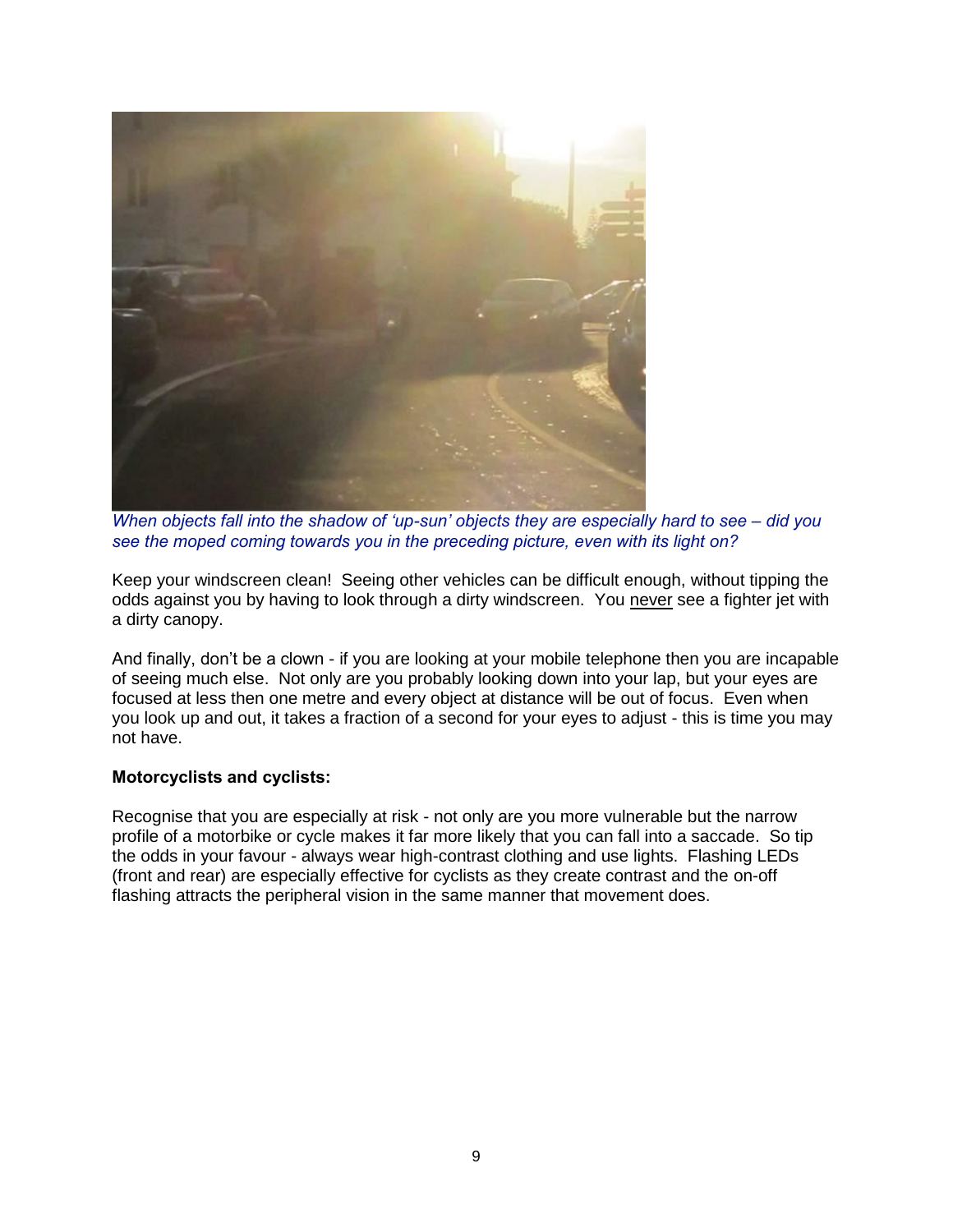

*In this scene the sun is partly covered by cloud but contrast is still poor and high visibility clothing, in bright colours that are not generally encountered in the background scene, will increase contrast and be detected more easily.*



*Give yourself a chance! Compare the visibility of the cyclists wearing bright coloured tops, as compared to the cyclist in the centre.*